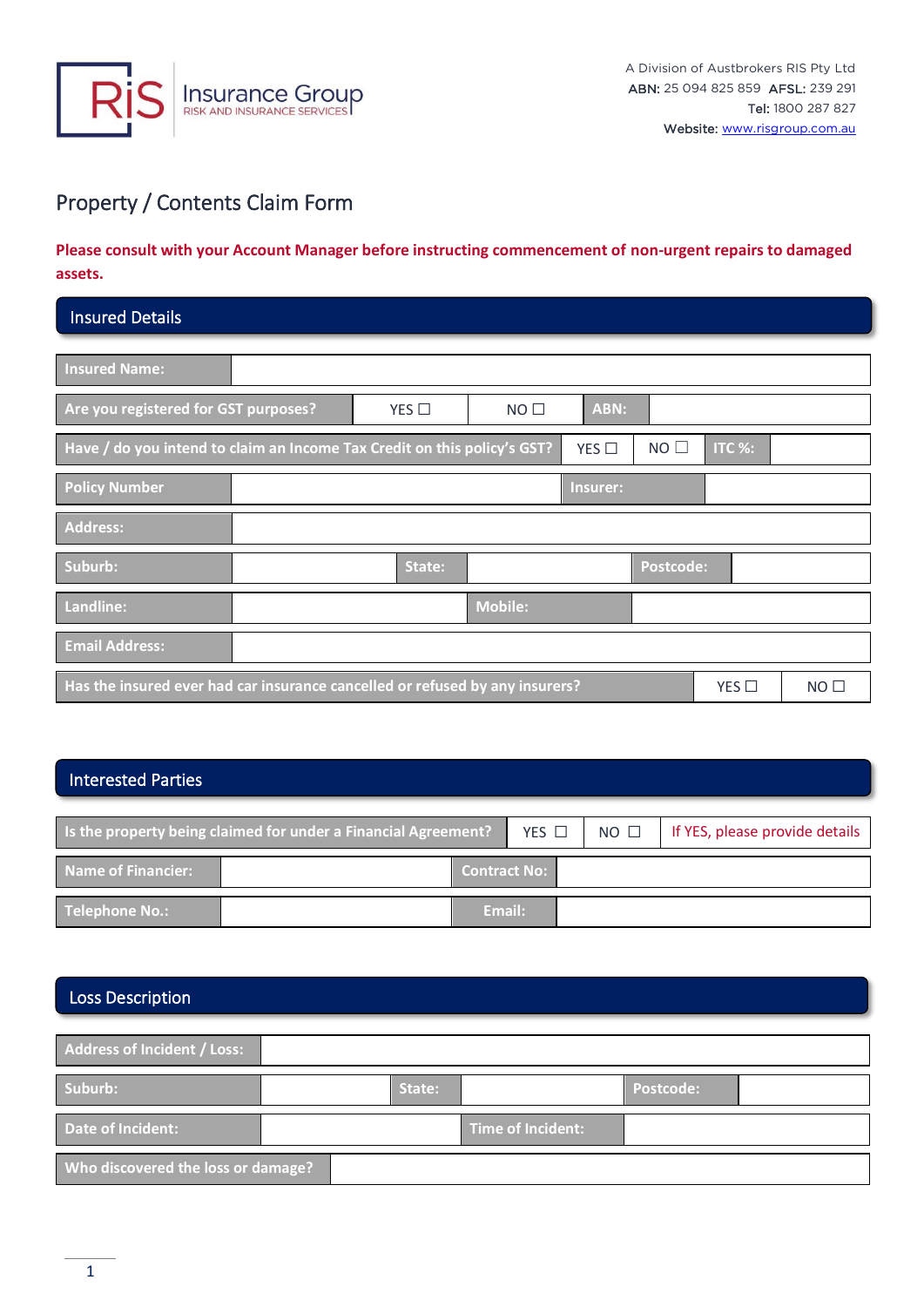

| Do you know is responsible for the loss? |  |                 | $YES$ $\square$<br>NO <sub>1</sub> |                   | If YES, please provide their details |            |             |
|------------------------------------------|--|-----------------|------------------------------------|-------------------|--------------------------------------|------------|-------------|
| <b>First Name</b>                        |  |                 |                                    | 'Surname          |                                      |            |             |
| <b>Address:</b>                          |  |                 |                                    |                   |                                      |            |             |
| Suburb:                                  |  |                 | State:                             |                   | <b>Postcode:</b>                     |            |             |
| Did the police attend the scene?         |  | $YES$ $\square$ | $NO$ $\square$                     |                   | Did you report the incident?         | YES $\Box$ | $NO$ $\Box$ |
| <b>Officer Name:</b>                     |  |                 |                                    | <b>Event No.:</b> |                                      |            |             |
| <b>Station:</b>                          |  |                 |                                    | Date of Report:   |                                      |            |             |

Please provide a copy of the Police Report, if available.

How did the incident happen? (if loss or damage resulted from theft, please state how access / entry was gained).

Please describe the nature and extent of the loss / damage: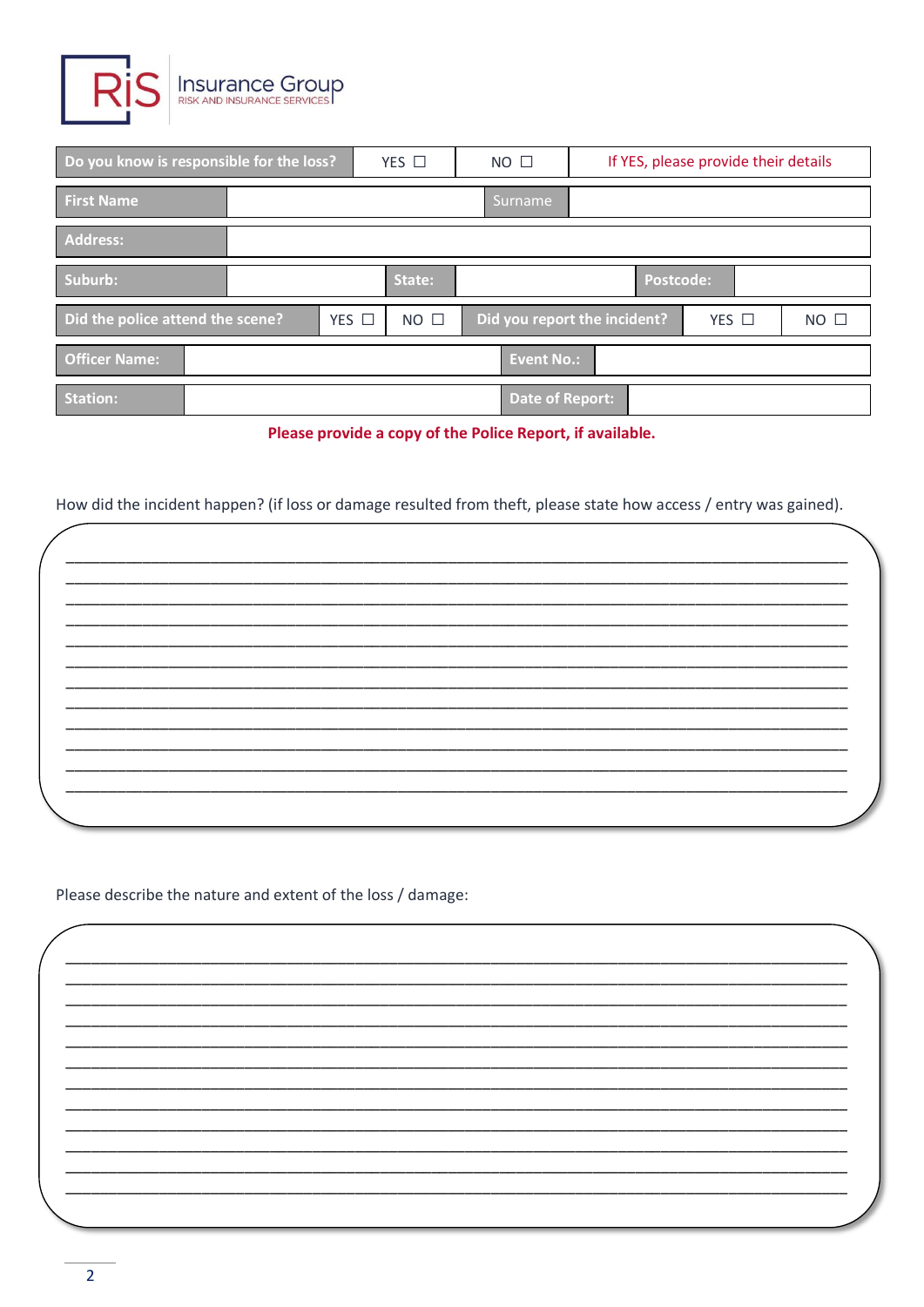

### Property Claim

List the building damage being claimed for below and provide estimated costs to repair / replace:

| <b>Item Description</b> | <b>Estimated Cost Supplier of Quote</b> |
|-------------------------|-----------------------------------------|
|                         |                                         |
|                         |                                         |
|                         |                                         |
|                         |                                         |
|                         |                                         |
| <b>Total</b>            |                                         |

#### **Please provide copies of estimates received**

### Contents Claim

Please list lost, damaged or stolen contents items being claimed for below:

| <b>Item Description</b> | <b>Purchase Price</b> | <b>Date Purchased</b> | <b>Supplier</b> | Is money owed? |
|-------------------------|-----------------------|-----------------------|-----------------|----------------|
|                         | \$                    |                       |                 |                |
|                         | \$                    |                       |                 |                |
|                         | \$                    |                       |                 |                |
|                         | \$                    |                       |                 |                |
|                         | \$                    |                       |                 |                |
|                         | \$                    |                       |                 |                |
|                         | \$                    |                       |                 |                |
|                         | \$                    |                       |                 |                |
|                         | \$                    |                       |                 |                |
|                         | \$                    |                       |                 |                |
| <b>Total</b>            | \$                    |                       |                 |                |

#### **Please attach a separate sheet if you need to list additional items.**

### Bank Details for Settlement or Reimbursement

| <b>Account Name:</b> |              |  |
|----------------------|--------------|--|
| <b>Bank:</b>         |              |  |
| BSB:                 | Account No.: |  |